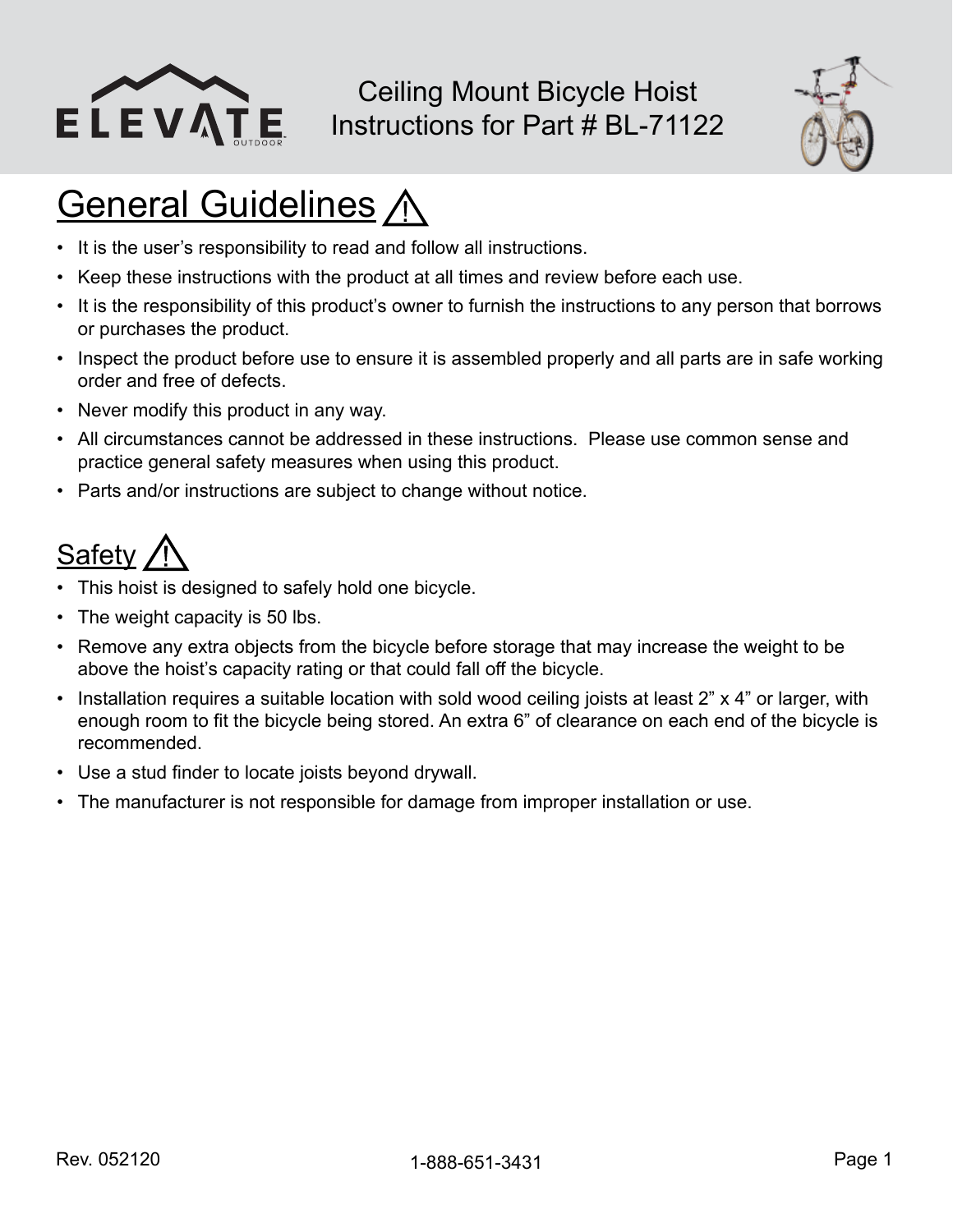| Parts       |   |              |                       |                |  |
|-------------|---|--------------|-----------------------|----------------|--|
| A           | B |              | C                     | D              |  |
|             |   | Part         | Description           | Quantity       |  |
|             |   | $\mathsf{A}$ | Pulley with Lock      | 1              |  |
|             |   | $\sf B$      | Pulley                | $\mathbf{1}$   |  |
|             |   | $\mathsf C$  | <b>Pulley Hook</b>    | $\overline{2}$ |  |
|             |   | D            | Tie Off Bar           | $\mathbf 1$    |  |
| $\mathsf E$ | F | E            | <b>Hoist Rope</b>     | 1              |  |
|             |   | F            | <b>Mounting Screw</b> | 10             |  |

# Tools Required

- Phillips screwdriver
- Measuring tape

# **Mounting**

For best results, mount the lift assemblies so the hooks are directly above the seat and handlebar. If you wish, you can mount the entire assembly to a board, then mount the board to ceiling joists.

**Step 1.** Measure the distance between the handlebars and the back of the seat. This is where the hooks will attach to the bike. These measurements will be transferred to the ceiling or a board.

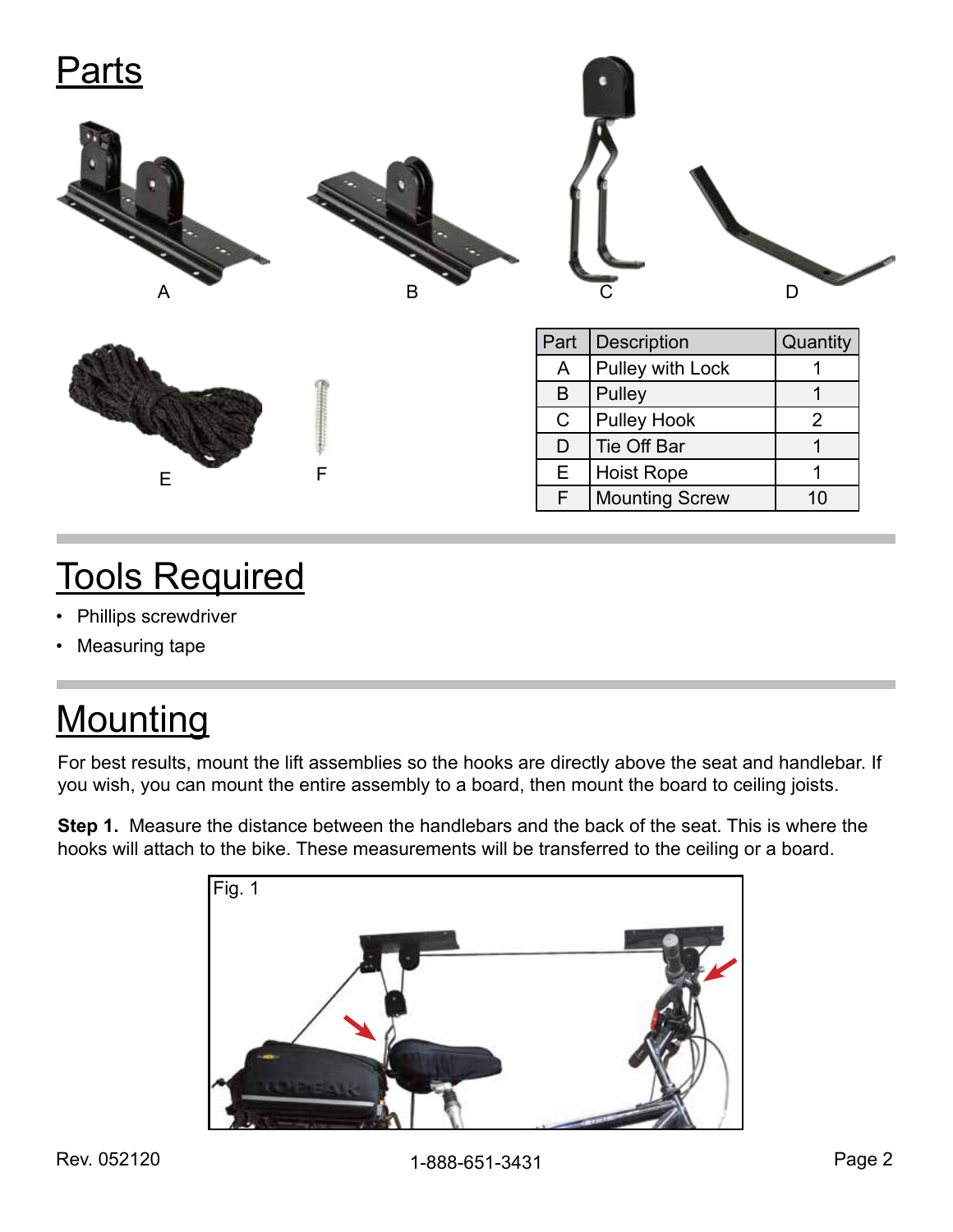**Step 2.** Locate a ceiling joist. If your ceiling is covered with drywall, look for nail props, irregularities, and fixtures as clues to locating a joist. Use a stud finder to ensure you have located a joist. Once a joist is located, measure from the wall to the joist. Transfer your seat/handlebar measurement along the joist so the lift attachments line up. If you are planning to mount the lift assemblies in the opposite direction of the joists, you will need to mount the lift assemblies to a board and attach the board to two joists.



**Step 3.** Tie a double knot on the hoist rope end. Feed the rest of the rope through the square hole on the lift assembly. Continue threading the rope through the lift assembly pulleys and hook assembly pulleys as shown.





**Step 4.** Using the wood screws provided, mount each of the lift assemblies (three screws each) to the ceiling, ensuring the hooks line up with your handlebar/seat measurements.

**Step 5.** Use the remaining two wood screws to mount the rope cleat to the wall. Again, you will need to find a stud to mount the cleat. Use wall anchors if mounting into a hollow surface. Wall anchors can be found at most hardware stores and home centers. Do not cut the rope. Use the cleat for excess.

## Using the Bike Hoist

Lower the hooks over the bike handlebars and seat. Ensure the ropes are not twisted. Lift the bike onto the hooks. The bike can then be raised to the ceiling by pulling the rope. Anytime the rope is released, the rope lock will engage, preventing the bike from falling. For safety, tie off the rope on the cleat and wind the excess rope around it.

# Lowering Your Bike

Pull the rope towards the back pulley, maintaining tension on the rope. Slowly let the rope out as the bike lowers. Letting the rope out too fast will engage the rope lock. When the bike is down, remove it from the hooks and raise the hooks to the ceiling. Store excess rope around the rope cleat.